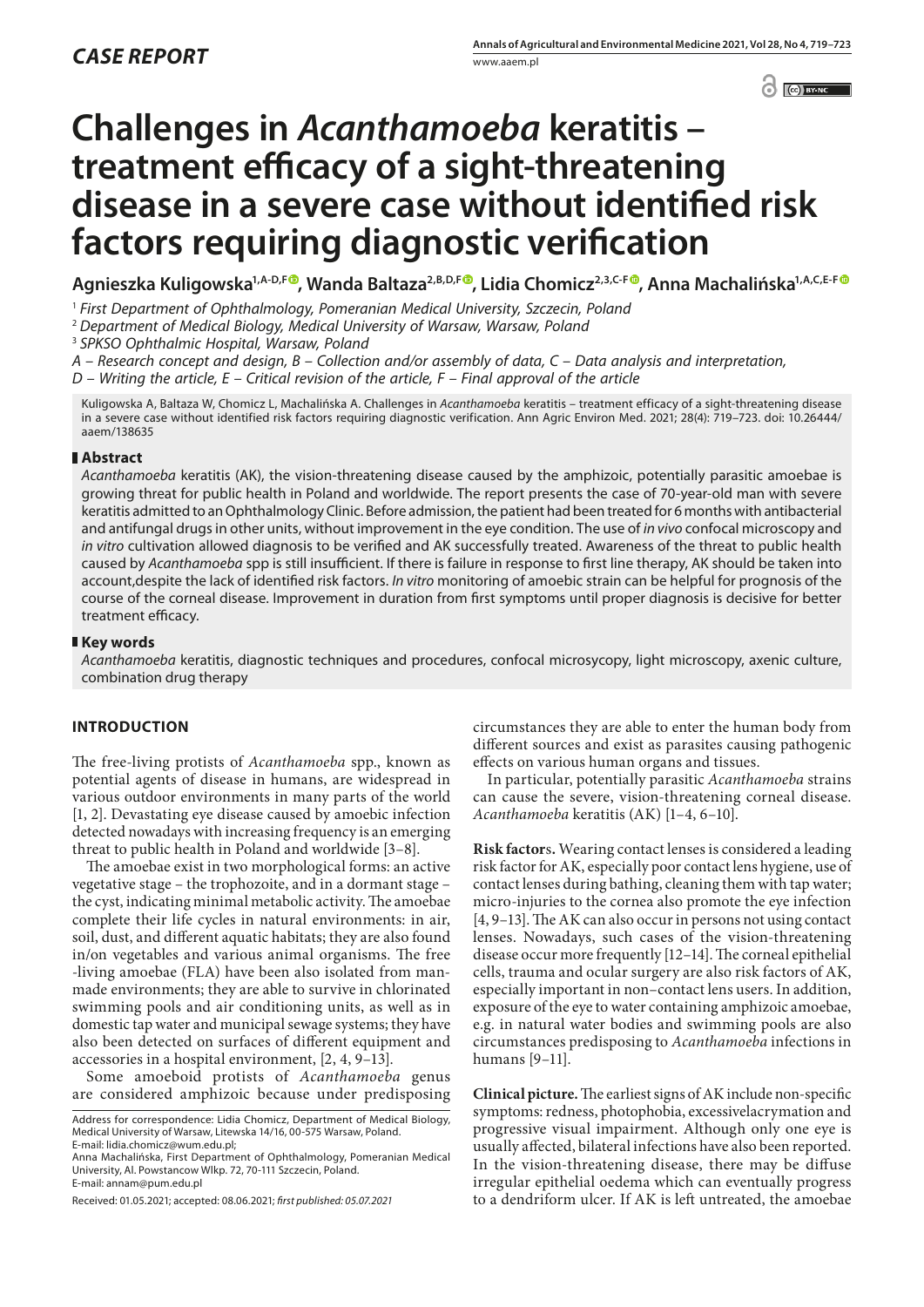invade all layers of the cornea, forming a ring abscess, and inducing scarring and corneal ulceration which may lead to corneal perforation [10–16]. Without suitable treatment, this severe, prolonged, sight-threatening human disease may lead to corneal necrosis and blindness.

Non-specific clinical symptoms similar to these observed in viral, fungal or bacterial keratitis, are a common cause of misdiagnoses and ineffective therapy of AK. Certain clinical features prompt the identification of *Acanthamoeba* infection, i.e. anterior paracentral stromal infiltration, as a partial or complete circle with a clear central cornea; patients also often complain of unbearable pain [9–13, 15]. If a presence of a foreign particle has been excluded, the occurrence of these symptoms may suggest AK due to radial keratoneuritis associated with *Acanthamoeba* trophozoite activeness; however, pain does not always occur.

Non-invasive *in vivo* methods, the slit-lamp and confocal microscopy, are used to diagnose *Acanthamoeba* keratitis. Corneal erosions, ulceration and the presence of ring-like corneal infiltration (in less than 20% of patients) may be visualized by the slit lamp in the affected eye.

Confocal microscopy, apart from being non-invasive, is a relatively simple, highly sensitive method for rapid *in vivo* AK diagnosis [13, 15–18]. Hyper-reflective objects, presumably cysts and trophozoites of *Acanthamoeba,* can be revealed by this technique. However, it should be taken into account that no amoebae will be visible if a low density of protists occurs in the infected eye, or if there are mixed infections; it should therefore be applied for a tentative diagnosis. Because of the wide range of non-specific symptoms, it is emphasized that diagnosis based on clinical symptoms alone is not sufficient to determine the causative agent of the infectious keratitis in humans [9, 10, 13].

Direct detection of the causative agents – a visualizing of amoeba developmental forms, is very important for the proper diagnosis as well as for verification of common misdiagnose. Laboratory examinations of material from corneal scrapings in contrast-phase light microscopy allow visualization /identifation of *Acanthamoeba* cysts and/or trophozoites, and to verification of previous misdiagnoses [7, 9, 13]. Also, *in vitro* cultivated samples acquired from corneal scrapings to obtain more material for further research, e.g. for examination in terms of diagnostics verification and monitoring of the morpho-physiology of the *Acanthamoeba* population [13, 18, 19].

Identification of the corneal strains to species level can also be performed by PCR, and molecular techniques based on genotype associations of the 18S rRNA gene sequences, [9, 10, 13]; however, the technology is not readily available everywhere.

The treatment of AK has not yet been fully established. Combined drug therapy mainly involves the topical application of chlorhexidine digluconate, propamidine isethionate (Brolene) and polyhexamethylene biguanide (PHMB), with an addition of antibiotics to avoid possible bacterial infections. Effects of the applied therapy are often disappointing due to misdiagnoses and the extremely high resistance of *Acanthamoeba* cysts to chemicals, antimicrobial and anti-parasitic drugs [9–11, 13–19].

During the last few decades, *Acanthamoeba* keratitis, the vision-threatening corneal disease is being reported in Poland with constantly increasing frequency [7, 10, 18].

This retrospective report presents the case of patient

with serious visual acuity impairment in the course of improperly treated severe keratitis. The study was performed in accordance with the tenets of the Declaration of Helsinki. There were no identified risk factors, and the beginning of an appropriate treatment was delayed due to the earlier misdiagnosis.

The case is evaluated in terms of clinical, diagnostic and treatment aspects.

## **CASE REPORT**

A 70-year-old man was admitted to the Ophthalmology Clinic after undergoing unsuccessful treatment of severe keratitis for six months in other ophthalmic units. The patient complained of intermittent pain, blurred vision, lacrymation, strong photophobia, and significant congestion of the left eyeball. His medical history regarding eye diseases was negative, the patient only reported symptoms of intermittent mild dry eye disease. The patient did not wear contact lenses, had no history of eye injuries, and also denied swimming in any water reservoirs or working with soil.

Before admission to the clinic, during the six-month diagnostic and therapeutic process, the patient was treated with numerous preservative-free moisturizing eye drops (he did not remember the name), almost all available ophthalmic topical antibiotics (consecutively or in combination therapy), among others: ofloxacin four times daily, moxifloxacin four to six times daily, levofloxacin and tobramycin six times daily (administered simultaneously), as well as fortified gentamicin 1.5% and vancomycin 5% every hour with a break at night. He also received oral acyclovir 400 mg and topical ganciclovir five times daily anti-viral treatment. Anti-fungal eyedrops were also applied – amphotericin B and voriconazole – unfortunately the dosing frequency is unknown. The patient also reported receiving subconjunctival injections which consisted of biodacin and dexamethasone mixed in a ratio of 1:1 several times just before admission to the clinic. He additionally mentioned short-term topical dexamethasone therapy, but the frequency is unknown.

On the admission to the First Department of Ophthalmology at the Pomeranian Medical University in Szczecin,northern Poland, the patient's visual acuity was limited to the perception of light in the left eye and 1.0 on the Snellen chart in the right eye. He had a severe course of keratitis. After the previous ineffective anti-microbial treatment, urgent diagnostic verification was necessary during which *Acanthamoeba* spp infection as an etiological factor of the corneal disease was taken into account.

Examination of the anterior segment revealed extensive ring-shaped infiltration involving two-thirds of the corneal surface, accompanied by severe ciliary congestion and corneal neovascularization due to limbal barrier breakdown. (Fig. 1A). Anterior segment optical coherent tomography (AS-OCT) revealed thickening of the cornea, hypopyon in the anterior chamber, and inflammatory cells on the endothelium. Non-invasive *in vivo* confocal microscopy revealed multiple *Acanthamoeba* cysts in the corneal epithelial layer (Fig. 1B). Stimulation of the epithelial cell nuclei was also observed.

During laboratory parasitological examinations, scrapings from the corneal epithelium of the affected eye were collected and parasitologically examined to confirm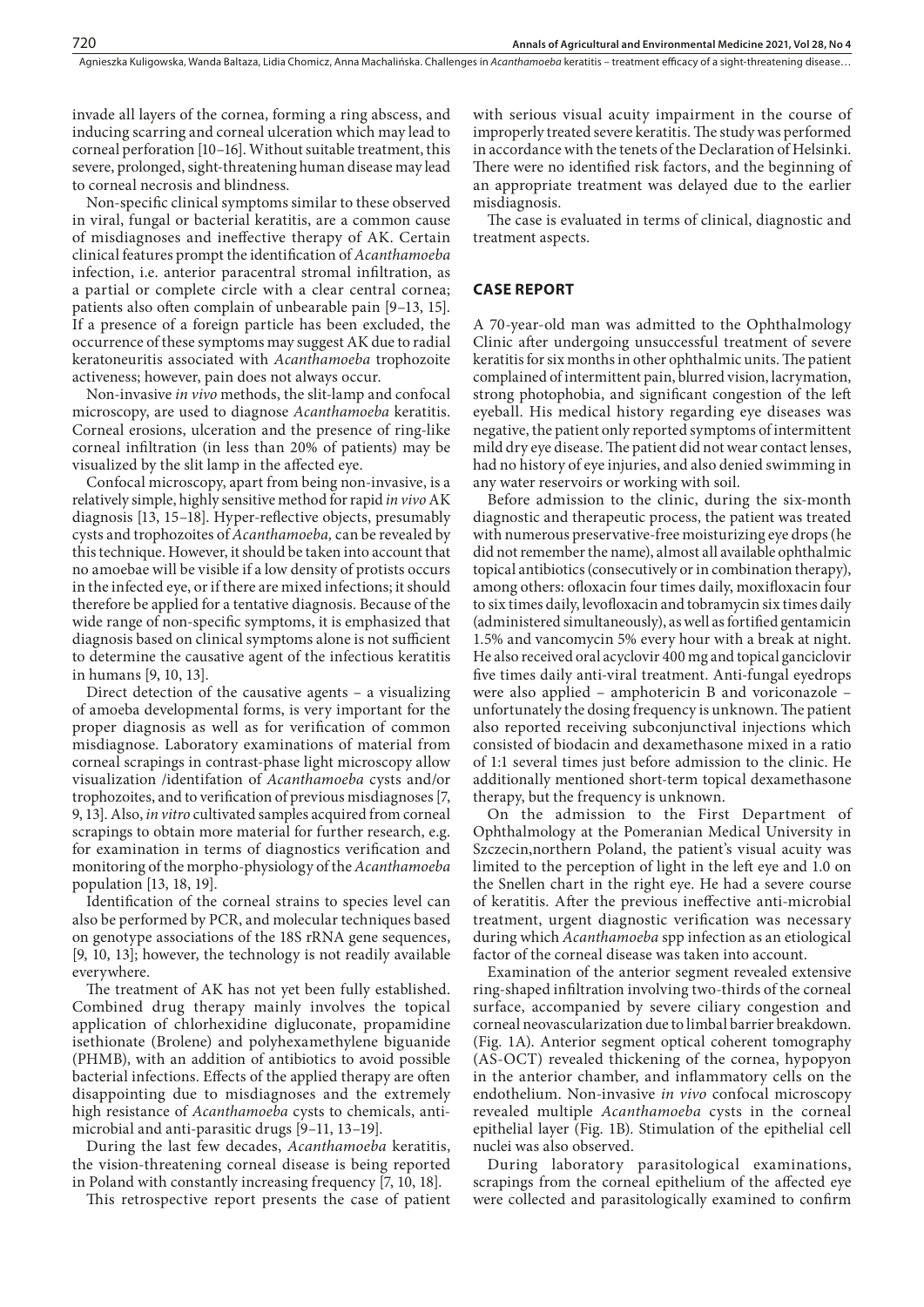

**Figure 1A.** Ring-shaped extensive infiltration covering 2/3 of the corneal surface, severe ciliary congestion and corneal neovascularization caused by infection with *Acanthamoeba* sp. – slit-lamp photograph



**Figure 1B.** Red circles indicate the presence of hyper-reflective objects – *Acanthamoeba* cysts arranged in characteristic 'chains' in the corneal epithelium of the affected eye – *in vivo* confocal microscopy

*Acanthamoeba* keratitis. Identification of the protist was based on its morpho-physiology. In the contrast- phase light microscope (100  $\times$  and 400  $\times$  magnifications) double-walled, rounded *Acanthamoeba* cysts,10–20μm in size and live, changing in shape trophozoites, 18–40μm in size, moving by acanthopodia with spine-like protrusions were detected.

Samples of the *Acanthamoeba* corneal isolates were also *in vitro* grown under bacteria-free condition. Cultivation of this corneal amoebic strain was performed as in earlier research in BSC medium composed of Bacto Casitone, Difco, with 10% calf serum (Wytwórnia Surowic i Szczepionek, Lublin, Poland) with the addition of an aqueous solution of antibiotics, at 26 °C, and regularly sub-cultured twice a month [18–20]. The *in vitro* cultivation was performed in the laboratory of the Department of Medical Biology at the Medical University in Warsaw. The culture was maintained as long as the isolate survived. Samples of the culture were examined with a light microscope to visualize and identify amoebae, based on their morphology.

The *in vitro* monitoring of cultivated amoebic strain was a useful tool for evaluating its viability and changes in morphophysiological dynamics. The viability of *Acanthamoeba* trophozoites was expressed as the ability to multiply. Monitoring of the amoeba population revealed gradually weakening *in vitro* developmental dynamics of this corneal strain; after five cycles of sub-culturing (2.5 months), no dividing trophozoites were found.

Treatment was initiated consisting of the administration of 0.02% chlorhexidine and 0.1% propamidine hourly during the daytime and every three hours at night. After five days of treatment, the hypopyon had disappered, corneal melting ceased, and the degree of infiltration decreased. The patient also reported significant improvement in his eye condition. The initial dose was used for two additional days and then reduced to one drop every two hours during the day and every four hours at night. From the third week, topical treatment was used four times daily and twice at night.

After six weeks of treatment, a significant reduction of corneal oedema, decrease in the magnitude of infiltration, and improvement in the corneal structure were reported (Fig. 2A). The patient's visual acuity improved to counting fingers. Since the patient reported burning and itching after using chlorhexidine drops, administration was stopped. Because aggressive corneal neovascularization did not



**Figure 2.** Clinical examination after 6 weeks of treatment (A) and at the end of treatment (B) – slit-lamp images.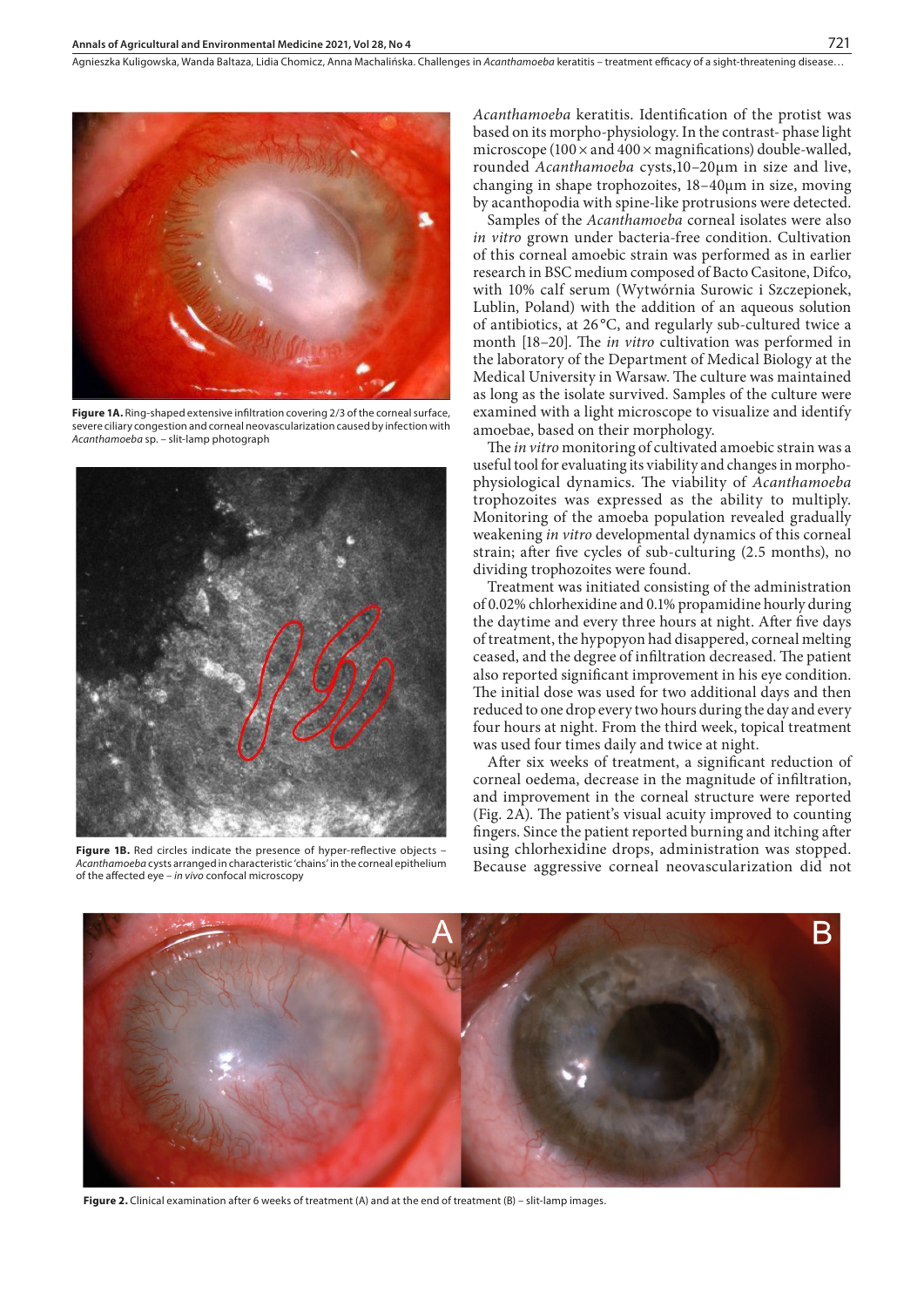respond to conventional therapy, bevacizumab eye drops at a 5 mg/ml concentration five times a day were prescribed for 14 days [21–23]. Propamidine was continued. A slight reduction in limbal congestion was noticed. Vessel ingrowth was inhibited. In the eighth week of treatment, due to corneal haze, dexamethasone eye drops were administered, and the dosage was increased weekly (starting from 1x daily to 4x daily over four weeks). The patient was examined each week before the dosage was increased. Improvements were noted, and visual acuity stabilized at 0.01. The corneal surface was also stable. The propamidine dose was reduced to 2x daily, while the steroid dosage was maintained at 4x daily.

After six months of the therapy, visual acuity gradually improved to 0.3 on the Snellen chart, and the corneal condition and translucency significantly improved. AS-OCT scans revealed a stable corneal surface and the presence of a hyperreflective scar covered with healthy epithelium. Due to the presence of post-inflammatory cataract and posterior circular synechiae, cataract surgery was performed. No major complications were observed.

At a check-up visit, roughly one month after the operation, there were no signs of inflammation, the vessels had regressed, and the corneal surface completely covered with healthy epithelium. There was a scar located in the anterior corneal stroma; the cornea was translucent (Fig. 2B); the anterior chamber was clean, and there were no pathological vessels in the iris; the pupil had a medium width and reacted lazily to light, and the artificial lens was in the correct position. The best corrected visual acuity was 0.6 on the Snellen chart. The patient's quality of life improved significantly. The anti-*Acanthamoeba* treatment was stopped and intensity of the steroid treatment was gradually reduced. DALK surgery was suggested to the patient, but due to the satisfying visual acuity, he declined. Currently, the only medicine that patient uses are artificial tears without preservatives.

#### **DISCUSSION**

The threat generated by amphizoic, facultative parasitic strains of *Acanthamoeba* genus is an emerging medical problem worldwide. The number of cases of this disease of the human eye that can result in ulceration of the cornea, loss of visual acuity, and even blindness, is growing each year in many parts of the world [3–6, 11–16]. In Poland, *Acanthamoeba* keratitis is still considered a rare disease, difficult to diagnose and treat, and generates a serious threat to public health [7, 10, 18, 19]. Potentially pathogenic *Acanthamoeba* species are ubiquitous and widely distributed in natural and man-made environments; thus, prevention is very difficult as humans are frequently exposed to the amoebae. AK is difficult to diagnose because their clinical symptoms are non-specific and similar to those observed in the course of other infectious eye diseases.

It is a fact that the most common factors predisposing to contract AK are related to contact lens wear. Although more than 85% of all incidences have been recognized in different countries in wearers of contact lenses, this corneal disease is also detected in persons not using lenses [9, 10, 14].

The presented case has analyzed the case of patient who did not wear contact lenses who presented serious challenges for clinicians due to severe keratitis. During the six-month diagnostic and therapeutic process before admission to the clinic, the patient had been treated in other ophthalmic units with antibacterial and antifungal drugs, with no improvement in the eye condition.

This case presented a challenge in term of diagnosis and treatment because of:

1)lack of identified risk factors in medical history;

- 2)wide range of non-specific symptoms;
- 3)initially incorrect diagnosis;
- 4)significant delay in correct diagnosis;
- 5)delay in beginning appropriate treatment.

The Juárez et al. [16] emphasized that 'there are two principal causes that lead to severe outcomes: misdiagnosis or late diagnosis of the causal agent, and lack of a fully effective therapy due to the existence of a highly resistant cyst stage of *Acanthamoeba*.'

Diagnostic errors that delayed appropriate treatment affected the prolonged and severe course of the keratitis; therefore, a quick and accurate verified diagnosis was necessary to ensure effective treatment and a good prognosis. An important aspect of the proper diagnosis and treatment of AK is a carefully collected medical history, including the identified risk factors. In persons not using contact lenses there are other important risk factors for acquiring AK that can include a corneal epithelial injury, eye surgery, exposure of the eye to water or moist soil in which *Acanthamoeba* forms exist [11, 13, 15, 20].

In the presented case, previously unsuccessfully treated, urgent diagnostic verification was performed; *Acanthamoeba* spp. as the etiological agent of a serious corneal disease was been taken into account despite the lack of identified risk factors. Earlier, the patient reported dry eye episodes. In this case, it was only suspected that *Acanthamoeba* infection was the most likely the consequence of intense eye scratching, as well as exposure to contaminated tap water when washing and cleaning the face.

Presumptive diagnosis can be made through clinical features and *in vivo* confocal microscopy. This was used in the presented case for the diagnostic verification procedure: numerous hyper-reflective objects, presumably *Acanthamoeba* cysts and trophozoites, were revealed by this *in vivo* technique.

Literature data indicate that i*n vivo* confocal microscopy is currently the preferred non-invasive technique for specific diagnosis by visualizing the infectious pathogens within the corneal tissues, e.g. *Acanthamoeba* cysts and trophozoites. The full thickness of the cornea can be scanned by *in vivo* confocal microscopy with no risk for the patient. It allows evaluation of the progress of the therapeutic process and determine its completion, and when treatment is no longer necessary [6, 9, 13, 16- 20]. This valuable tool for a presumptive specific diagnosis of eye disease shows approximately 90% sensitivity; however, its use demands an experienced examiner in order to avoid false results. Moreover, the limited availability of confocal microscopy represents a substantial limitation of this non-invasive technique.

The definitive diagnosis can be made on the basis of *in vitro* cultivation techniques which, however, need close collaboration between clinicians and laboratory staff. The method is considered as the gold standard of accurate diagnosis that allows for a direct visualizing of *Acanthamoeba*  developmental forms [13, 16, 21]. In the presented case, the *in*